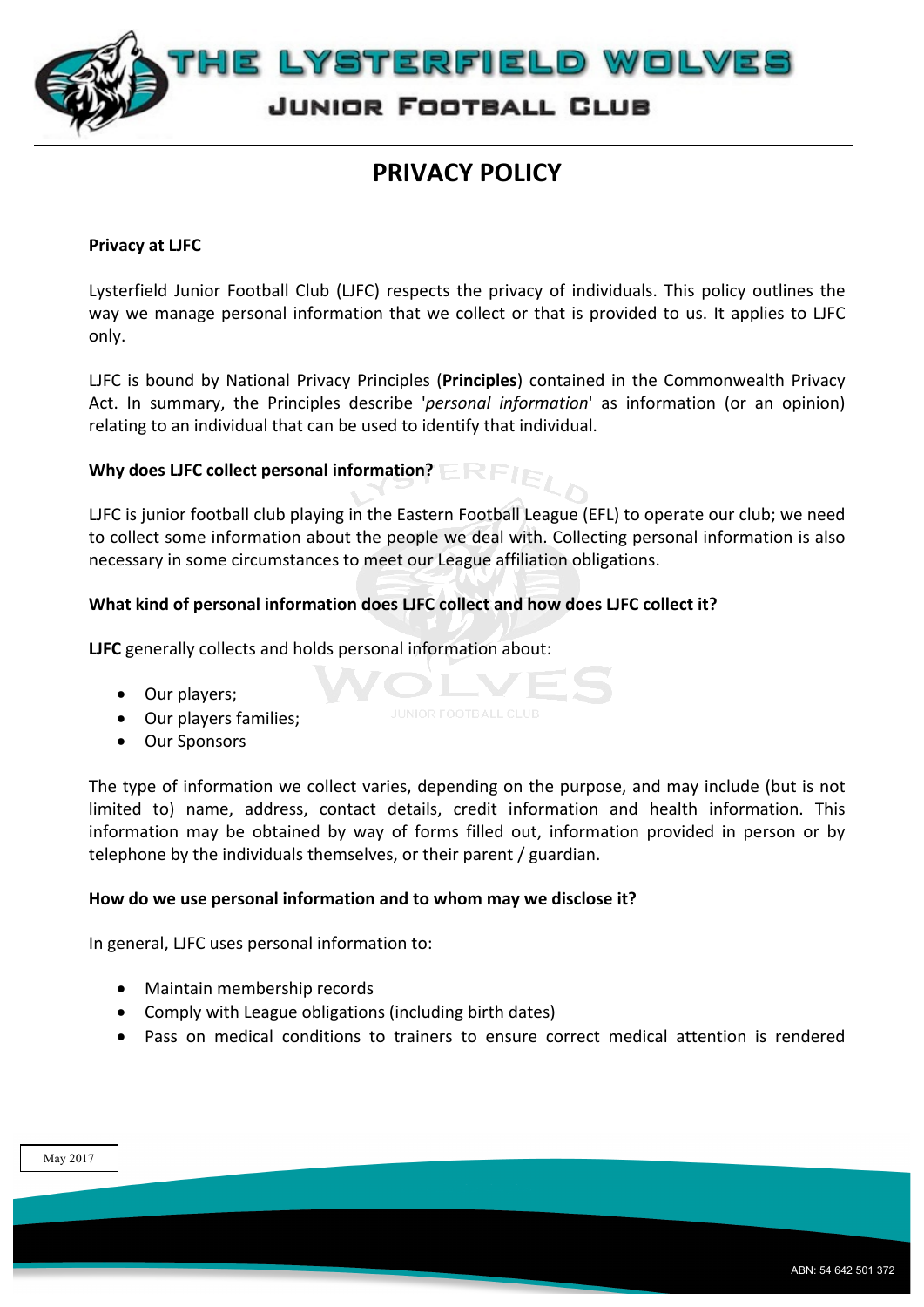

#### where applicable

Depending on type of information, personal information may be disclosed to:

- Committee members within LJFC;
- Player coaches, trainers and team officials
- Insurers, and regulatory authorities as agreed or authorised by law;
- A person authorised by the players parent / guardian
- Eastern Football League or its subsidiaries

Generally, we require that organisations outside LJFC who handle or obtain personal information as service providers to LJFC acknowledge the confidentiality of this information, undertake to respect any individual's right to privacy and comply with the Principles and this policy.

In most cases, if you do not provide information about yourself that LJFC has requested, LJFC may not be able to enable the registration of players. For example date of birth details to authenticate the relevant age group.

# **How do we treat sensitive information?**

The Privacy Act defines 'sensitive' information as information about a person's racial or ethnic origin, religion, or health etc.

Sometimes it may be necessary to collect sensitive information. If you provide LJFC with sensitive information, it is LJFC's policy that this information will be used and disclosed only for the purpose for which it was provided or another directly related purpose, unless you agree otherwise, or unless use or disclosure of this information is allowed by law.

# **How do we manage personal information?**

LJFC informs all Office Bearers, Committee and Team Officials who handle personal information to respect the confidentiality of that information and the privacy of individuals.

# How do we store personal information?

LJFC is required by the Principles to safeguard the security and privacy of your information, this includes an obligation to take reasonable steps to protect the personal information we hold from misuse, loss, unauthorised access, modification or disclosure.

The Principles also require LJFC not to store personal information longer than necessary. Where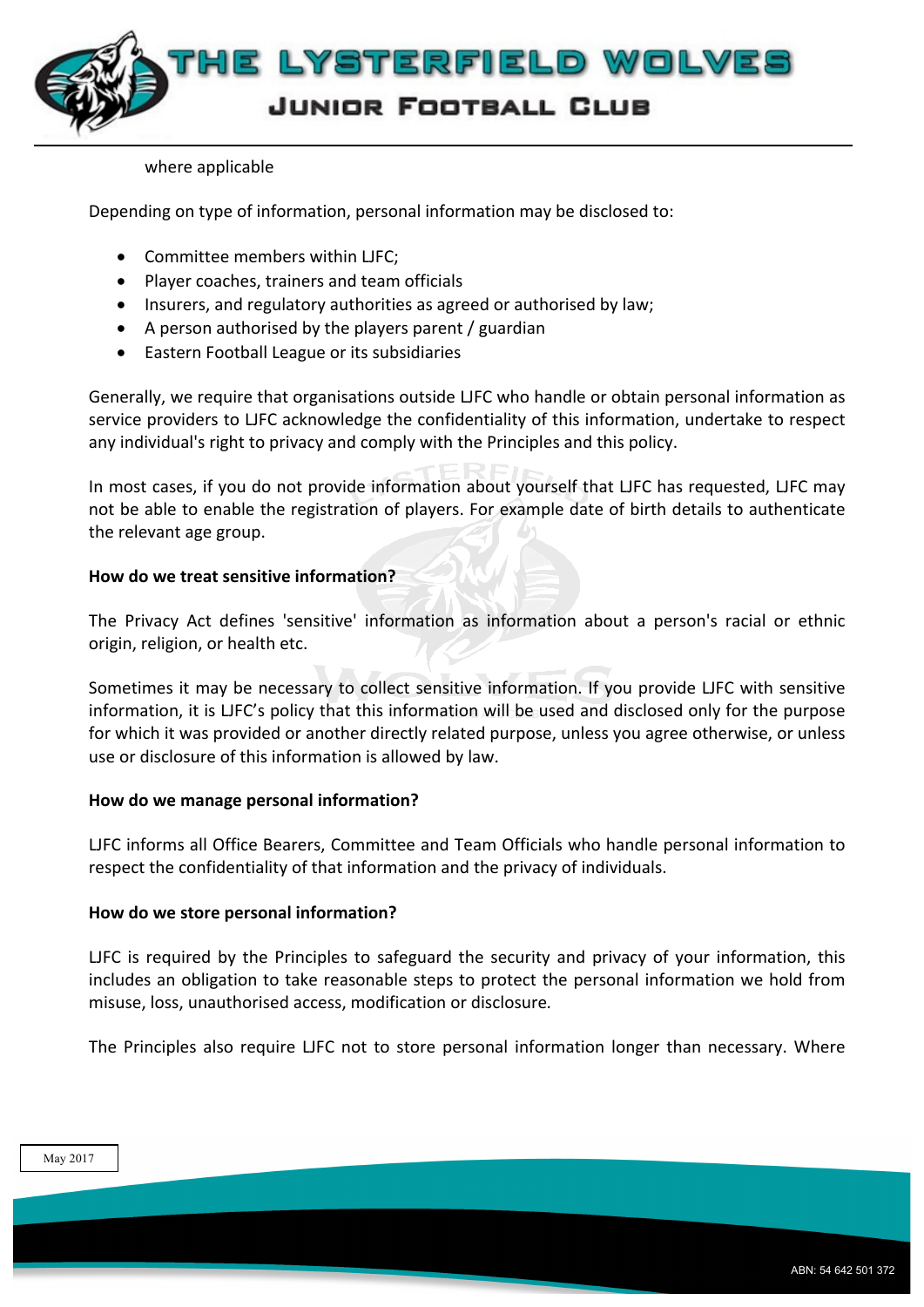

LJFC no longer requires any personal information that we hold, we will destroy that personal information or remove details which may identify individuals.

## How do we keep personal information accurate and up-to-date?

LJFC seeks to ensure that the personal information it holds is accurate and up-to-date. We realise that this information changes frequently with changes of address and other personal circumstances. We encourage you to contact LJFC as soon as possible in order to update any personal information we hold about you. LJFC contact details are set out below.

## Can you check what personal information about you is held by us?

To make a request to access information LJFC holds about you, please contact LJFC in writing. LJFC will require you to verify your identity and to specify what information you require.

## **What if you have a complaint?**

If you consider that any action of LJFC breaches this privacy policy or the National Privacy Principles, you can make a complaint. In the first instance, to LJFC – The club has an officer appointed to handle complaints. LJFC endeavours to respond promptly to complaints.

## How do you contact us?

In the first instance please contact the President. Contact details are on the website.

# **Updates to this Policy**

This privacy policy will be reviewed from time to time to take account of new laws and technology, changes to our operations and practices. All personal information held by LJFC will be governed by LJFC's most recent policy. If you are unsure whether you are reading the most current version, please contact us.